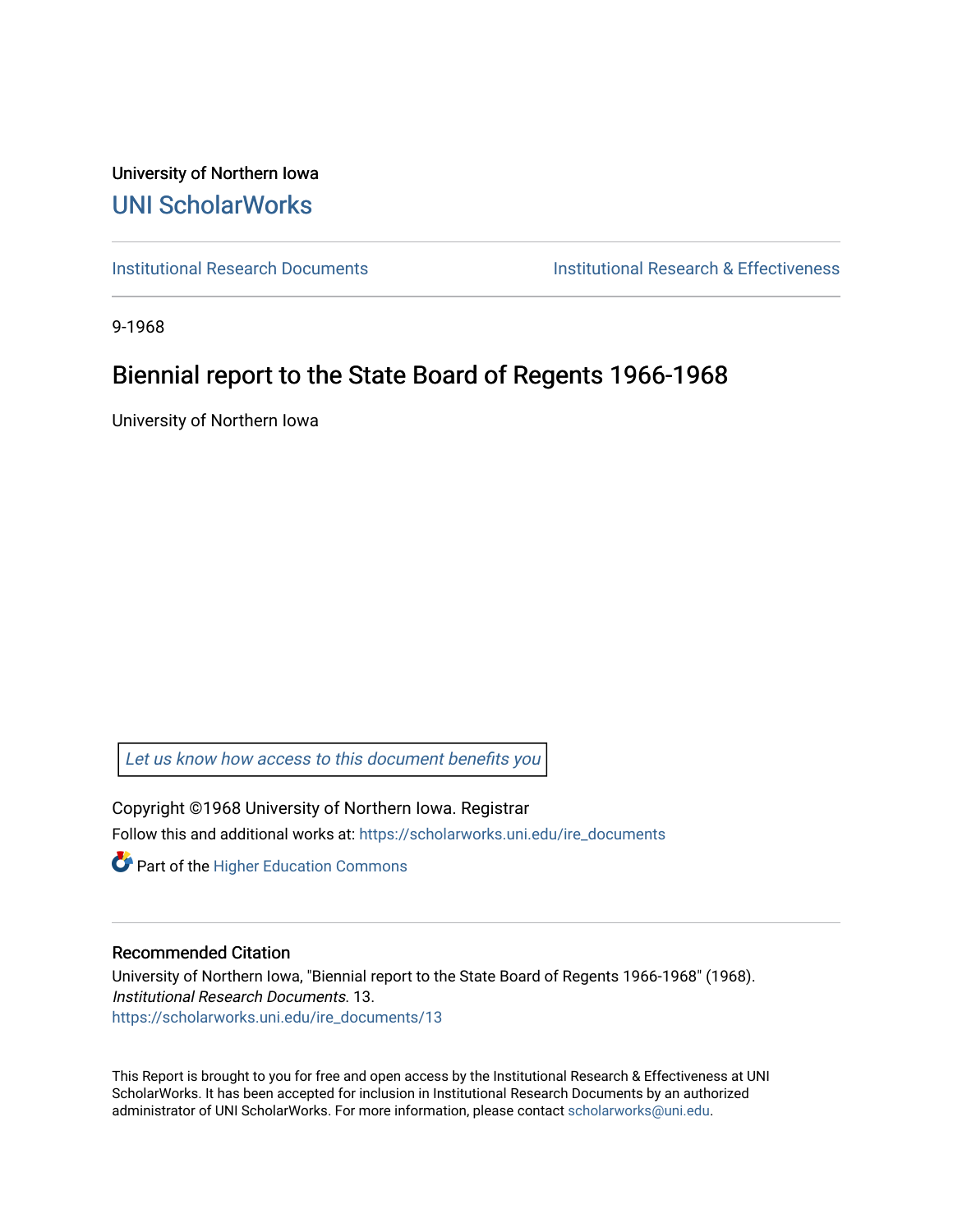Coura. UNIVERSITY OF NORTHERN IOWA, Colar Falls.

BIENNIAL REPORT

TO TH£

STATE BOARD OF PEGENTS

 $1966 - 1968$ 

HARSHALL R, BEARD

REGISTRAR

September 1968

CONVERT As revisions , nor

**liBRARY** ..\_\_ **UNlVEm'f OF NORffiERN IOWA EDAR FALLS. IOWA**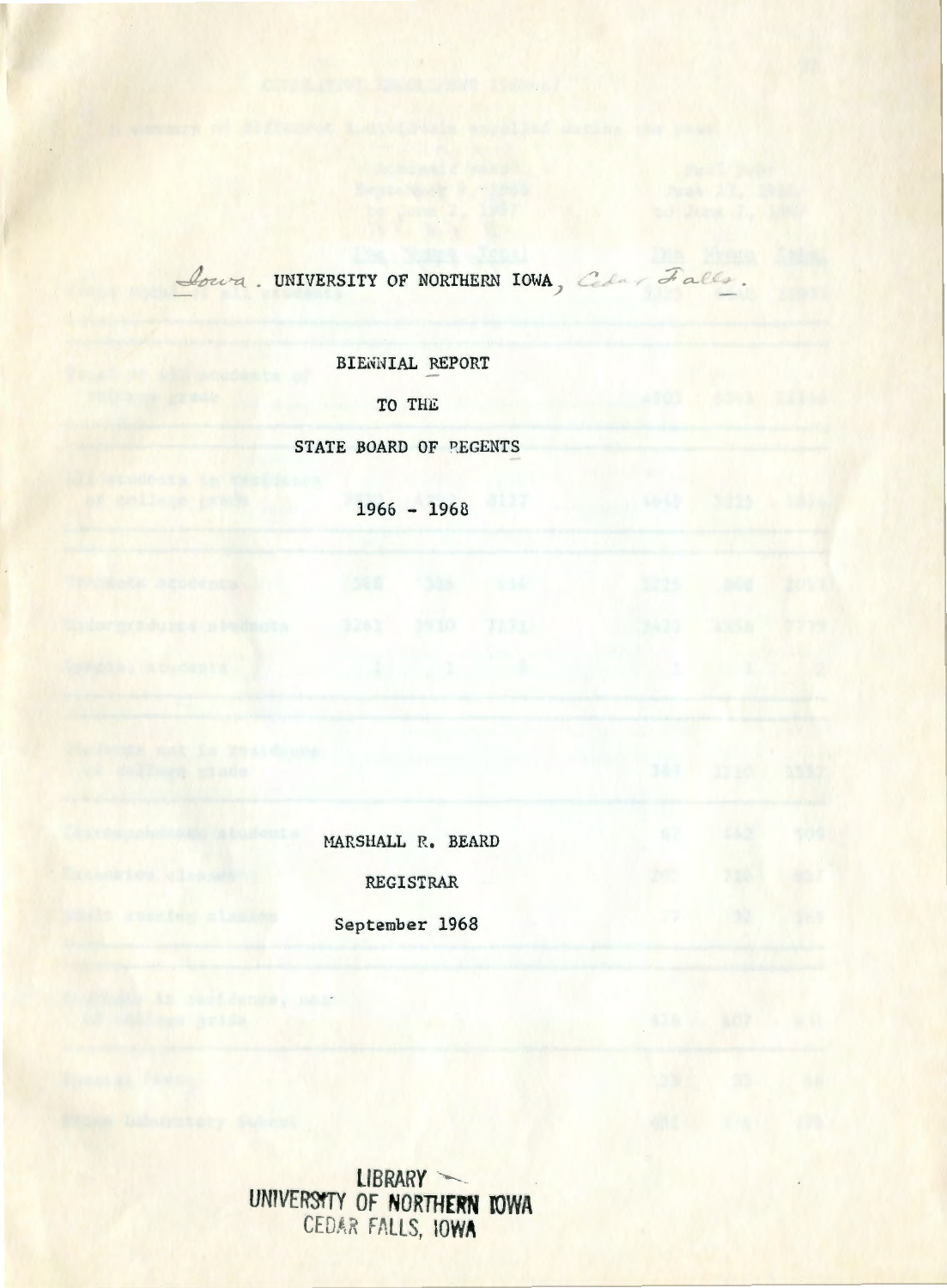Table A B2

A summary of different individuals enrolled during the year

|                                                |              | Academic year<br>September 7, 1966<br>to June 2, 1967 |                | Full year<br>June 13, 1966<br>to June 2, 1967 |              |                |  |
|------------------------------------------------|--------------|-------------------------------------------------------|----------------|-----------------------------------------------|--------------|----------------|--|
|                                                | Nen          | Women Total                                           |                |                                               | Men Women    | Total          |  |
| Grand total of all students                    |              |                                                       |                | 5325                                          | 6648         | 11973          |  |
| Total of all students of<br>college grade      |              |                                                       |                | 4901                                          | 6241         | 11142          |  |
| All students in residence<br>of college grade  | 3830         | 4297                                                  | 8127           | 4649                                          | 5225         | 9874           |  |
| Graduate students                              | 568          | 386                                                   | 954            | 1225                                          | 868          | 2093           |  |
| Undergraduate students                         | 3261         | 3910                                                  | 7171           | 3423                                          | 4356         | 7779           |  |
| Special students                               | $\mathbf{1}$ | $\mathbf{1}$                                          | $\overline{2}$ | $\mathbf{1}$                                  | $\mathbf{1}$ | $\overline{2}$ |  |
| Students not in residence<br>of college grade  |              |                                                       |                | 347                                           | 1210         | 1557           |  |
| Correspondence students                        |              |                                                       |                | 67                                            | 442          | 509            |  |
| <b>Extension classes</b>                       |              |                                                       |                | 205                                           | 716          | 921            |  |
| Adult evening classes                          |              |                                                       |                | 77                                            | 92           | 169            |  |
| Students in residence, not<br>of college grade |              |                                                       |                | 424                                           | 407          | 831            |  |
| Special Music                                  |              |                                                       |                | 23                                            | 33           | 56             |  |
| Price Laboratory School                        |              |                                                       |                | 401                                           | 374          | 775            |  |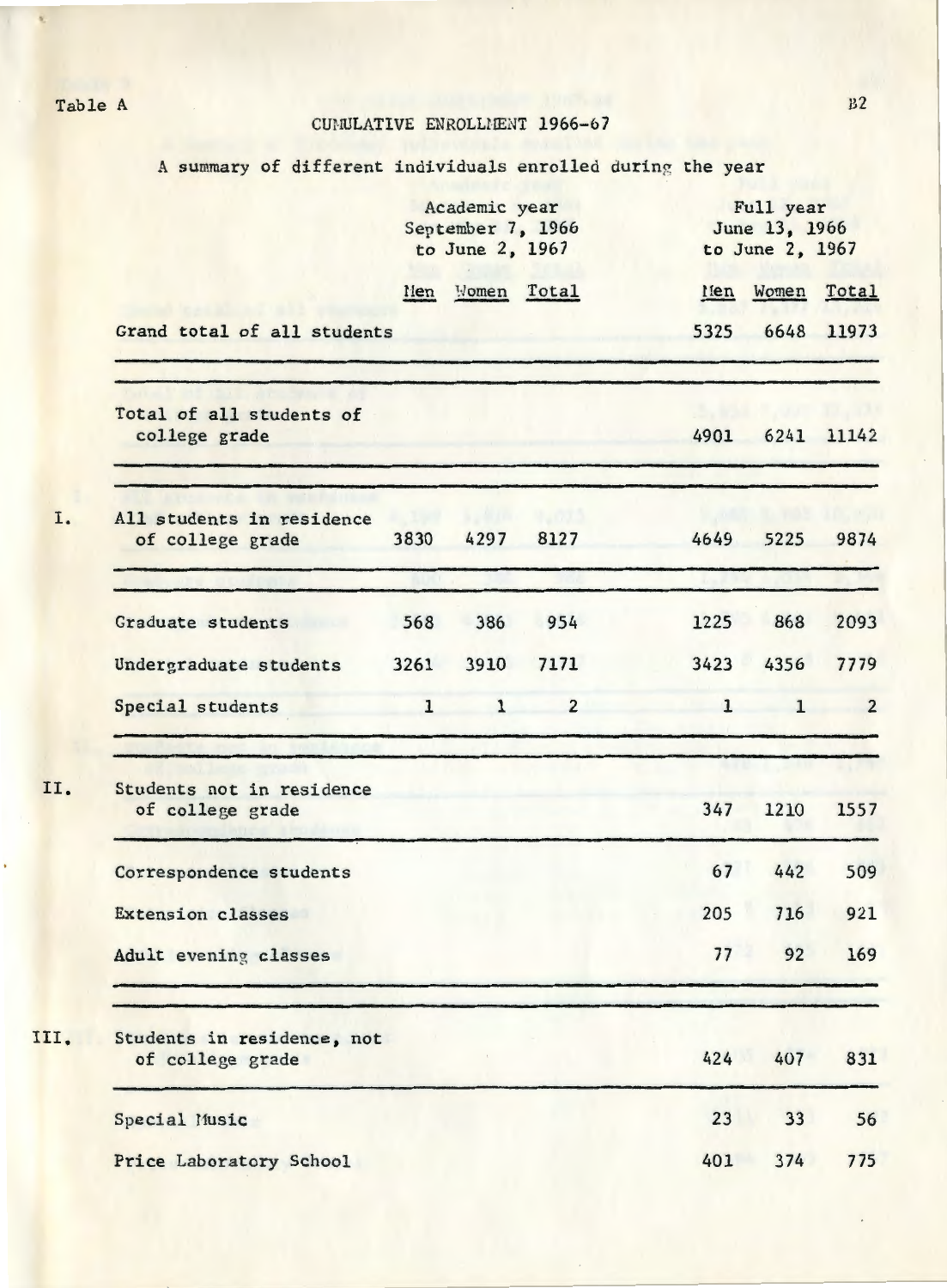Table B B3

#### CUMULATIVE ENROLLMENT 1967-68

A summary of different individuals enrolled during the year

|      |                                                                 |     | Academic year<br>September 6, 1967<br>to May 31, 1968 |             |                | Full year<br>June 12, 1967<br>to May 31, 1968 |                    |  |
|------|-----------------------------------------------------------------|-----|-------------------------------------------------------|-------------|----------------|-----------------------------------------------|--------------------|--|
|      |                                                                 |     | Men Women Total                                       |             |                |                                               | Men Women Total    |  |
|      | Grand total of all students                                     |     |                                                       |             |                |                                               | 5,837 7,377 13,214 |  |
|      | Total of all students of<br>college grade                       |     |                                                       |             |                |                                               | 5,432 7,003 12,435 |  |
| I.   | All students in residence<br>of college grade 4,199 4,824 9,023 |     |                                                       |             |                |                                               | 5,085 5,905 10,990 |  |
|      | Graduate students                                               | 600 | 388                                                   | 988         |                |                                               | 1,286 1,058 2,344  |  |
|      | Undergraduate students $3,595$ 4,433 8,028                      |     |                                                       |             |                |                                               | 3,795 4,843 8,638  |  |
|      | Special students                                                |     |                                                       | $4 \t3 \t7$ | 8              | 8                                             | 16                 |  |
| II.  | Students not in residence<br>of college grade                   |     |                                                       |             |                | 478 1,310                                     | 1,788              |  |
|      | Correspondence students                                         |     |                                                       |             | 83             | 474                                           | 557                |  |
|      | Extension classes                                               |     |                                                       |             | 227            | 706                                           | 933                |  |
|      | <b>Television Classes</b>                                       |     |                                                       |             | $\overline{2}$ | 13                                            | 15                 |  |
|      | Adult evening classes                                           |     |                                                       |             | 172            | 155                                           | 327                |  |
| III. | Students in residence, not<br>of college grade                  |     |                                                       |             | 405            | 374                                           | 779                |  |
|      | Special Music                                                   |     |                                                       |             | 11             | 11                                            | 22                 |  |
|      | Price Laboratory School                                         |     |                                                       |             | 394            | 363                                           | 757                |  |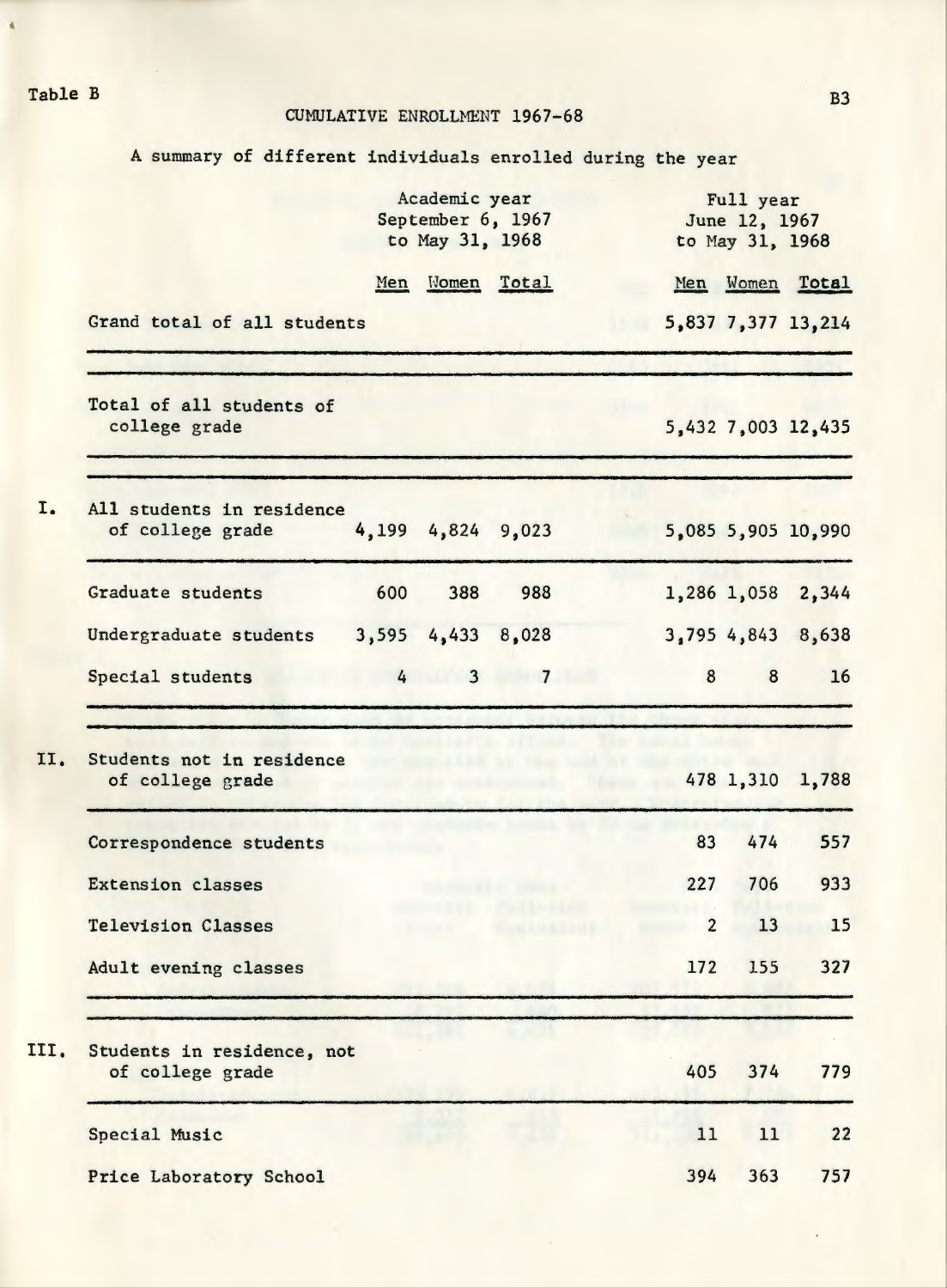#### RESIDENCE ENROLLMENT BY SESSIONS

College grade only

|                      | Men  | Women | <u>Total</u> |
|----------------------|------|-------|--------------|
| Summer Session 1966  | 1539 | 1879  | 3418         |
| Fall Semester 1966   | 3465 | 3944  | 7409         |
| Spring Semester 1967 | 3218 | 3701  | 6919         |
|                      |      |       |              |
| Summer Session 1967  | 1721 | 2096  | 3817         |
| Fall Semester 1967   | 3765 | 4448  | 8213         |
| Spring Semester 1968 |      |       |              |

Table D

### FULL-TIME EQUIVALENCY ENROLLMENT

Computation is based upon an agreement between the three state universities and the State Auditor's Office. The total hours for which all students are enrolled at the end of the third week of each semester or session are determined, These are added together to determine the total hours for the year. Undergraduate hours are divided by 32 and graduate hours by 20 to determine a so-called full-time equivalent.

|                |                   | Academic Year           |                          | Full Year                 |
|----------------|-------------------|-------------------------|--------------------------|---------------------------|
|                | Semester<br>Hours | Full-time<br>Equivalent | Semester<br><b>Hours</b> | $Full-time$<br>Equivalent |
| $1966 - 67$    |                   |                         |                          |                           |
| Undergraduates | 193,104           | 6,035                   | 207,527                  | 6,485                     |
| Graduates      | 8,792             | 440                     | 17,532                   | <u>877</u>                |
|                | 201,896           | 6,475                   | 225,059                  | 7,362                     |
| $1967 - 68$    |                   |                         |                          |                           |
| Undergraduates | 218,139           | 6,817                   | 233,155                  | 7,286                     |
| Graduates      | 8,352             | 418                     | 17,981                   | 899                       |
|                | 226,491           | 7,235                   | 251,136                  | 8,135                     |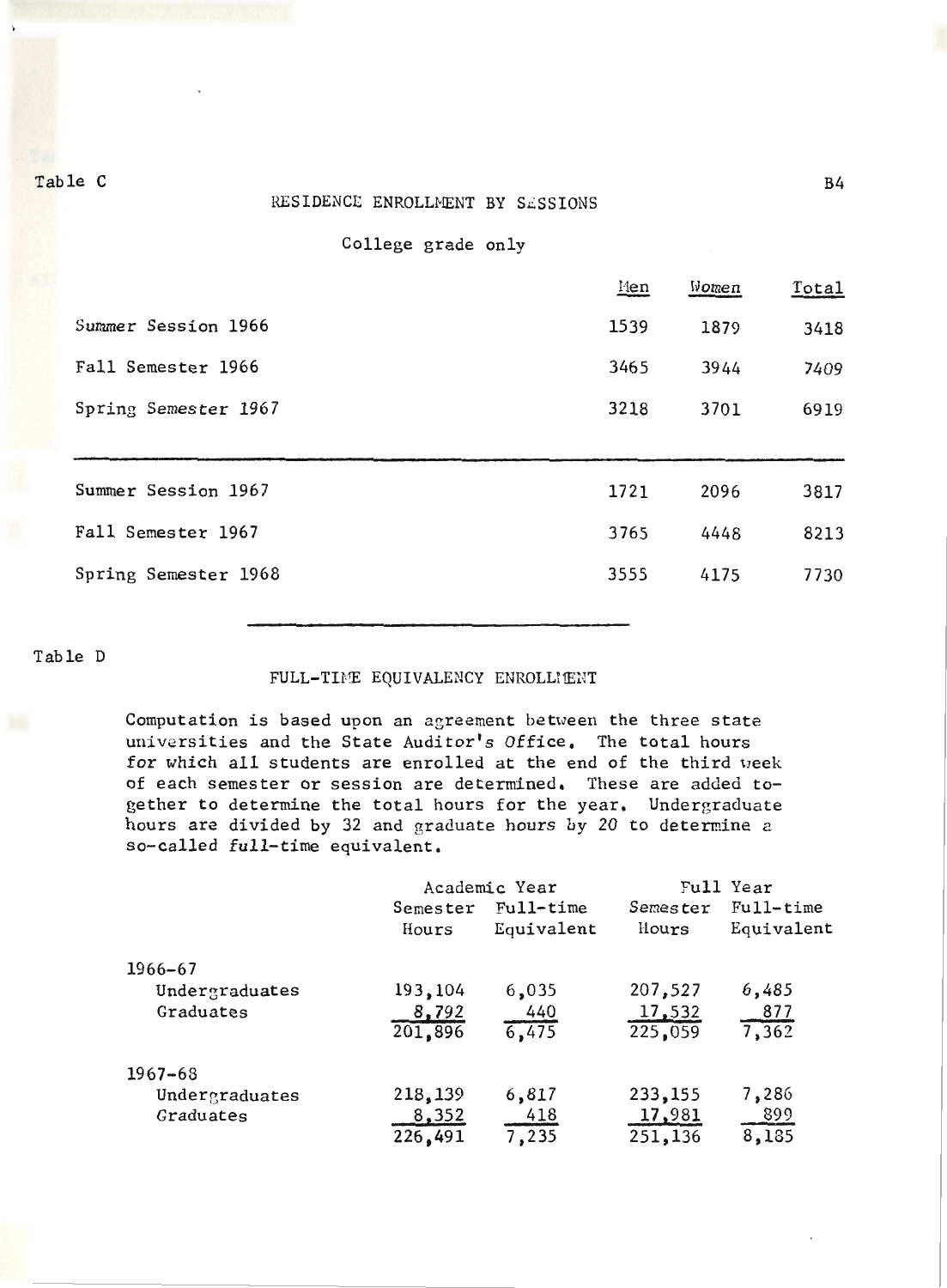Table E

#### DEGREES AHARDED

|       | 1966-1967                                                                        | 1967-1968 |
|-------|----------------------------------------------------------------------------------|-----------|
|       |                                                                                  | 1,382     |
|       |                                                                                  |           |
| 36    | 9                                                                                | 8         |
| 1,400 | 118                                                                              | 63        |
| 254   | 101                                                                              | 129       |
|       | 759                                                                              | 943       |
|       |                                                                                  |           |
| 835   | 184                                                                              | 239       |
|       |                                                                                  |           |
|       |                                                                                  |           |
|       |                                                                                  |           |
| 487   |                                                                                  |           |
|       |                                                                                  |           |
| 485   |                                                                                  |           |
| 2     |                                                                                  |           |
| 43    |                                                                                  |           |
|       | 1906-1968<br>21,054<br>14,626<br>Bachelor of Arts in Education (1906-1933) 2,886 | 1,171     |

- 1. Degrees offered before 1906 were not based upon four years of college after graduation from an accredited high school and are not included as standard degrees.
- 2. Awarded to holders of a baccalaureate degree, but not necessarily based on a fifth year of study.

Diplomas issued by the Iowa State Normal School have never been fully analyzed to determine the number which were issued of college grade. From 1909 to 1954, Iowa State Teachers College awarded 14,689 diplomas based on two or more years of standard college work. The last of these curricula were discontinued in 1954.